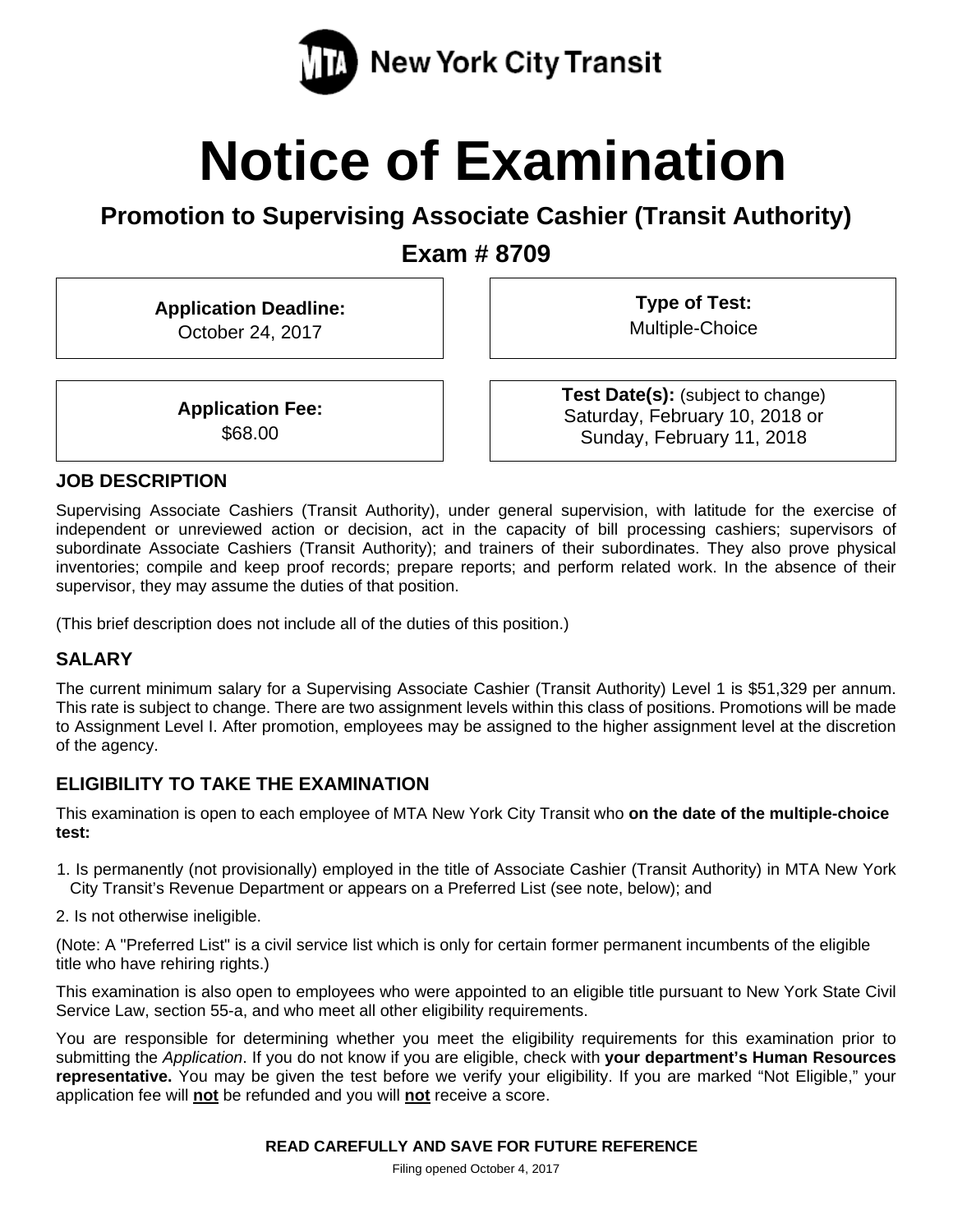# **ELIGIBILITY TO TAKE THE EXAMINATION (continued):**

This examination is **not** open to employees of MaBSTOA, MTA Bus Company, or to employees of any MTA agency other than MTA New York City Transit.

# **REQUIREMENTS TO BE PROMOTED**

**Probationary Period:** At the time of promotion, you must have completed your probationary period in the eligible title, and you must be permanently employed in the eligible title or your name must appear on a Preferred List for the title at the time of promotion. Additionally, you must have served permanently in the eligible title for at least one year. Time served prior to a break in service of more than one year will not be credited.

## **HOW TO SUBMIT AN APPLICATION AND PAY THE APPLICATION FEE**

If you believe you meet the eligibility requirements, by the last day of the application period submit an *Application* online unless you are requesting a Fee Waiver. Applicants who wish to request a Fee Waiver should refer to the "How to Submit an *Application* When Requesting a Fee Waiver" section below. *Applications* will **not** be accepted in person.

#### **Online Applications:**

1. Apply using the "BSC" employee portal at: www.mymta.info by the last day of the application period.

2. You must pay the *Application* fee via payroll deduction. Applicants who request a fee waiver must apply by mail.

3. You will be sent a confirmation email after you complete your *Application* and pay the *Application* fee.

Save your confirmation numbers for future reference and proof of filing an *Application*.

Computers with internet access are available on a limited basis at branches of the New York Public Library, the Brooklyn Public Library and the Queens Library to patrons with a valid library card.

**Application Fee**: This fee is generally not refundable. Under special circumstances, you may be entitled to a refund. You should refer to the Department of Citywide Administrative Services (DCAS) General Exam Regulations to determine if you are entitled to a refund prior to requesting a refund. You can refer to the bottom of the last page of this Notice of Examination for instructions on how to obtain a copy of the DCAS General Exam Regulations.

# **HOW TO SUBMIT AN APPLICATION WHEN REQUESTING A FEE WAIVER**

Applicants who wish to request a Fee Waiver must obtain an *Application* in person at the MTA New York City Transit Exam Information Center as indicated below and must submit the *Application* and required forms by mail to the address in the Correspondence section below **by the last day of the application period.**

MTA New York City Transit will not accept *Applications* in person. Additional information on requesting an *Application* fee waiver is available with the *Application.* 

**MTA New York City Transit Exam Information Center**: Open Monday through Friday, from 9 AM to 3 PM, in the lobby at 180 Livingston Street, Brooklyn, New York. Directions: take the A, C, F, or R trains to the Jay Street-Metro Tech Station, or the 2, 3, or G trains to the Hoyt Street Station.

#### **ADMISSION LETTER**

An *Admission Letter* will be mailed to you about 10 days before the first date of the multiple-choice test. If you do not receive an *Admission Letter* at least 4 days before this date, you may obtain a duplicate letter at the MTA New York City Transit Exam Information Center (as indicated above). A paper copy of the *Admission Letter* is your ticket for admission to the multiple-choice test.

Employees **must** keep their official mailing address **up to date.** Only the address on file with the MTA Business Service Center will be used to mail correspondence, including the *Admission Letter.*

#### **READ CAREFULLY AND SAVE FOR FUTURE REFERENCE**

Filing opened October 4, 2017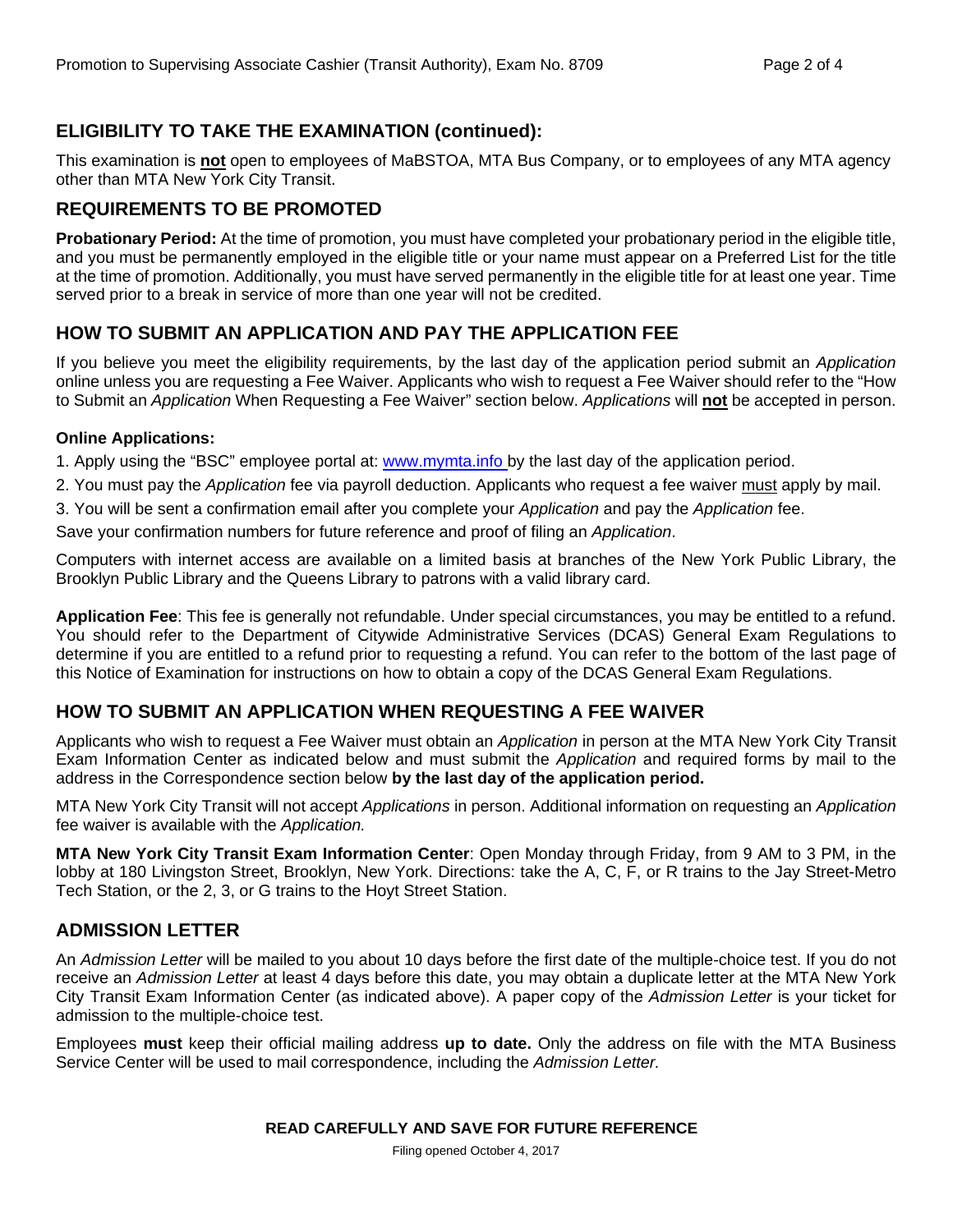# **THE TEST**

You will be given a competitive multiple-choice test. You must achieve a score of at least 70% to pass the multiplechoice test. Your score on the multiple-choice test will determine 85% of your final score. Your seniority will determine the remaining 15%. You must pass the multiple-choice test to have your seniority credited.

Your seniority score will be 70 plus  $\frac{1}{2}$  point for each three months of completed, permanent, continuous service with an agency under the jurisdiction of the Commissioner, Department of Citywide Administrative Services, in competitive class titles. Your service will be credited through the date of the multiple-choice test up to a maximum of 15 years. Time served prior to a break in service of more than one year will not be credited.

Veterans' or Disabled Veterans' Credit will be granted only to eligible passing candidates who request that they be applied. Veterans' or Disabled Veterans' Credit should be requested at the time of the application, but must be requested before the date the eligible list is established. Claims for Veterans' or Disabled Veterans' Credit cannot be made once the eligible list is established.

The competitive multiple-choice test may include questions on:

- Knowledge of and the ability to understand and apply the procedures and practices of the Revenue Department, including detailed knowledge of the operations of the Revenue Department's relationship to other MTA New York City Transit departments and the procedures and practices of revenue processing and MetroCard production as well as the technical knowledge of the characteristics of genuine and counterfeit money
- Ability to understand and apply the revenue processing and MetroCard production security requirements and safeguards, including procedures guaranteeing against loss and mishandling of revenue
- Ability to understand and apply the revenue processing and MetroCard production safety practices and accident prevention techniques
- Ability to effectively communicate with subordinates, peers and management
- Ability to perform basic calculations involving revenue and Revenue Department procedures

#### **TEST ADMINISTRATION GUIDELINES**

**Warning:** You are not permitted to enter the test site with cellular phones, smart watches, beepers, pagers, cameras, portable media players, or other electronic devices. Basic calculators are permitted. Electronic devices with an alphabetic keyboard or with word processing or data recording capabilities such as planners, organizers, etc. are prohibited. If you use any of these devices in the building at any time before, during or after the test, you may not receive your test results, your test score may be nullified, and your application fee will not be refunded.

You may not have any other person, including children, present with you while you are being processed for or taking the test and no one may wait inside the test site while you are taking the test.

**Leaving:** You must leave the test site once you finish the test. If you leave the test site after being fingerprinted, but before finishing the test, you will not be permitted to re-enter. If you disregard this instruction and re-enter the test site, you may not receive your test results, your test score may be nullified, and your application fee will not be refunded.

**Proof of Identity:** You must present your MTA New York City Transit employee identification card when you arrive to take the test.

#### **THE TEST RESULTS**

If you pass the competitive multiple-choice test and are marked eligible, your name will be placed in final score order on an eligible list and you will be given a list number. You will be notified by mail of your test results. If you meet all requirements and conditions, you will be considered for promotion when your name is reached on the eligible list.

#### **READ CAREFULLY AND SAVE FOR FUTURE REFERENCE**

Filing opened October 4, 2017